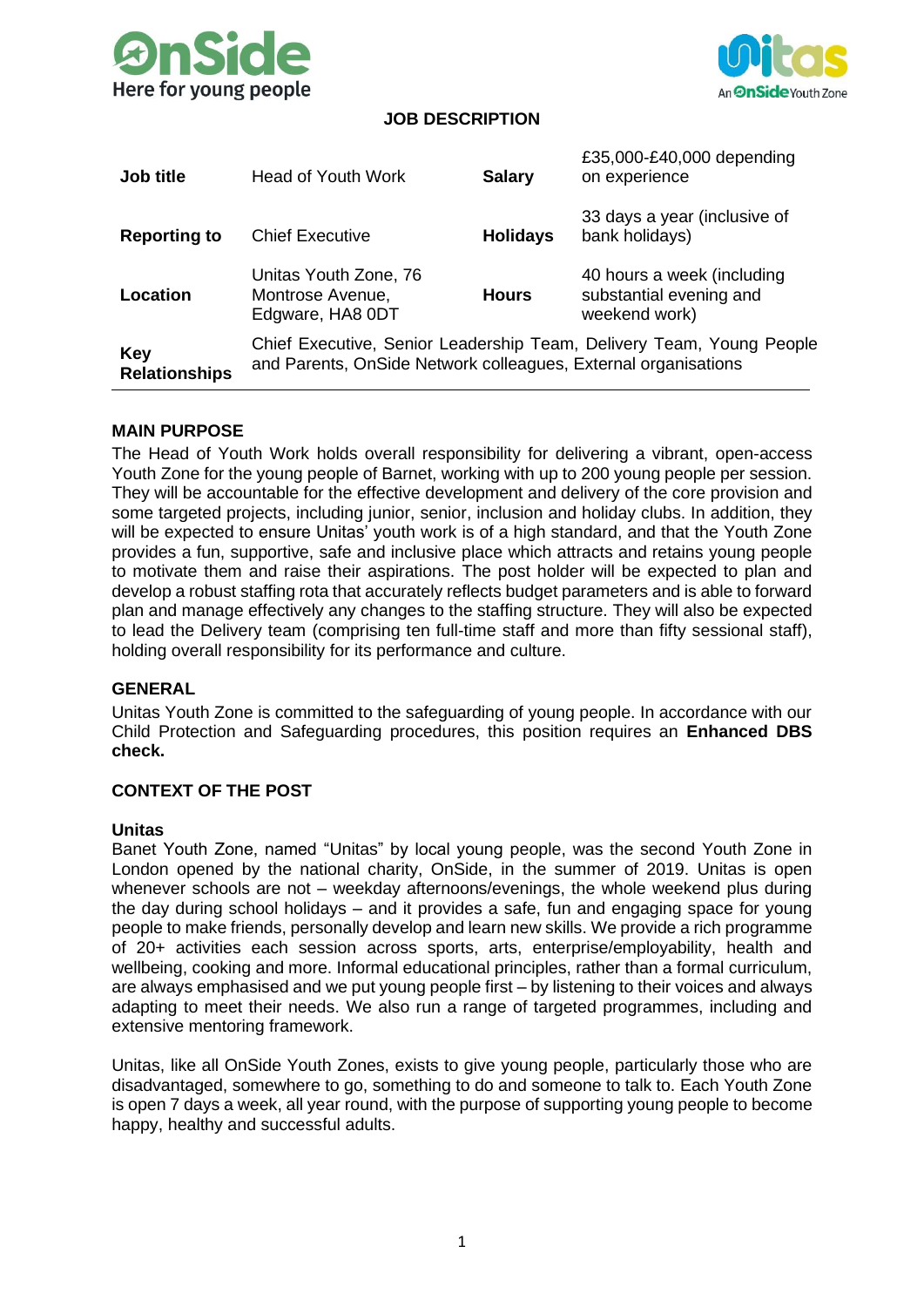



# **Duties and Responsibilities**

*Staffing*

- To recruit and retain a high quality, motivated team of staff and volunteers
- To manage and develop teams of staff, including part time youth workers and volunteers, supporting and coaching them to achieve their full potential
- To develop and motivate the Delivery team to provide an exceptional offer for young people

## *The Offer (Programme)*

- Through the Youth Zone Delivery team, to deliver a seven day a week, inclusive offer to young people, within a culture of continuous improvement
- To support the coordinators and club leads to programme and structure effectively and safely, the sessions on offer to young people
- To ensure that the coordinators and club leads are delivering a programme that is up-todate (and always being updated) and meets the needs of Unitas members
- To work with the Communications team to ensure the offer is well communicated to all young people
- To ensure that overall and programme participation targets are consistently met, for example attendance targets and outcomes targets for funded projects

## *Young People*

- To ensure that young people and their ideas contribute fully to the planning and delivery of all activities in the Youth Zone
- To ensure standards of behaviour, within the Youth Zone, are maintained

## *Policy, Compliance and Quality Assurance*

- To work within the performance framework of the Youth Zone and OnSide
- To comply with all policies and procedures, with particular reference to safeguarding, codes of conduct, health and safety, and equality and diversity, to ensure all activities are accessible
- To be on the senior safeguarding team and to be the organisational Designated Safeguarding Lead
- To ensure the facilities remain at a high standard through the effective communication of issues to the support team, and ensure the building is fit for purpose
- To manage budgets as required
- To demonstrate commitment to the process of feedback and review of Unitas' delivery, and develop systems and procedures to measure performance in order to demonstrate the impact of the Youth Zone, and ensure continuous improvement of delivery

### *Leadership*

- To represent the Youth Zone positively and effectively in all dealings with internal colleagues and external partners
- To present a positive 'can do' attitude at all times
- To develop relationships and partnerships within the Borough, exploring areas for joint working where appropriate
- To network at a senior level with key partners, stakeholders and supporters, in order to maintain relationships at the highest level to secure significant support
- To be a member of Unitas' Senior Leadership Team, and as such embodying the highest standards of professionalism and acting as a role model of the culture we wish to create and making a focused, measurable contribution to Unitas' overall strategic plan

### *Other*

• To carry out any other reasonable duties as requested by the Chief Executive